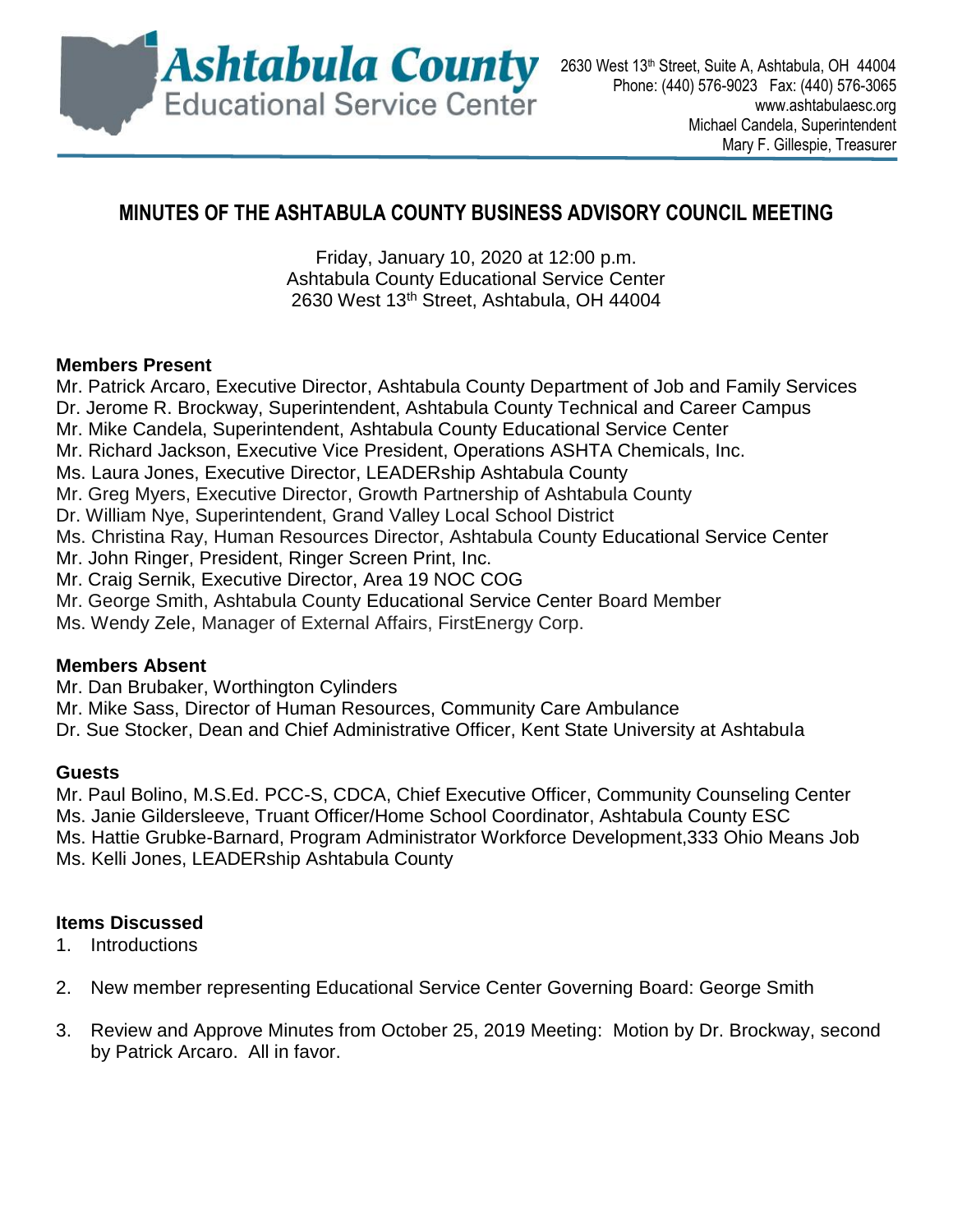- 4. Community Counseling Center Presentation: Paul Bolino, M.S.Ed. PCC-S, CDCA, Chief Executive Officer, Community Counseling Center
	- Presented a PowerPoint of the current mental health and wellness status and barriers to employment of our county students and our available workforce.
	- Community Counseling is responding to the mental health and wellness by providing services to each school in our county. They also have behavioral health contracts with the schools as well.
	- Important to note is that the service level is designed and modified in each school district that reflects the needs of that district.
- 5. Invisible Barriers: Janie Gildersleeve, Truant Officer/Home School Coordinator, Ashtabula County Educational Service Center
	- As a person who serves the local school districts in many capacities, Mrs. Gildersleeve provided a handout with regard to barriers our students face and that she sees on a daily basis.
	- Provided an example of a business card she presents to many people in our community that has the simple statement of "YOU MATTER".
- 6. Open Discussion
	- Some discussion with regard to homeschool and online learning.
	- Question on the role that the business community could play with these barriers. Comment that the Bridges at Work program through Catholic Charities is a resource for our adult community members.
	- Discussion about Trauma Informed Care training and the benefits of that training. This training might be good for our community businesses. Maybe we can ask Community Counseling to present a session to those businesses that attend the Job Fair.
- 7. Accept the Recommendation and Resignations
	- Accept the appointment of Hattie Grubke-Barnard and Kelli Jones to the Business Advisory Committee. Motion by Craig Sernik and seconded by Dr. Brockway.
	- Accept the resignations from the Business Advisory Committee from Sharon Shoneman as she is no longer an ESC Governing Board member and Dan Brubaker as he has been transferred out of the county for his job assignment. Motion by Richard Jackson and seconded by Dr. Brockway.
- 8. Open Discussion
	- Hattie Grubke-Barnard provided a handout and information with regard to a February 4, 2020 employer seminar to be held at our local one-stop employment agency covering the topics of the apprenticeship program, tech-cred program, and other training items.
	- The One-Stop, ACCESS Board, and others are planning to schedule a Job and Career Fair.
	- Youth Opportunties program update: The program is serving several of our county youth and has funding available to open up opportunities for more participants. Dr. Brockway mentioned the success of the program and the employers who are involved in the program.
	- Richard Jackson mentioned he feels we are a little off topic from the focus. Not sure if we are meeting the goals/objectives of the law. We need active business members.